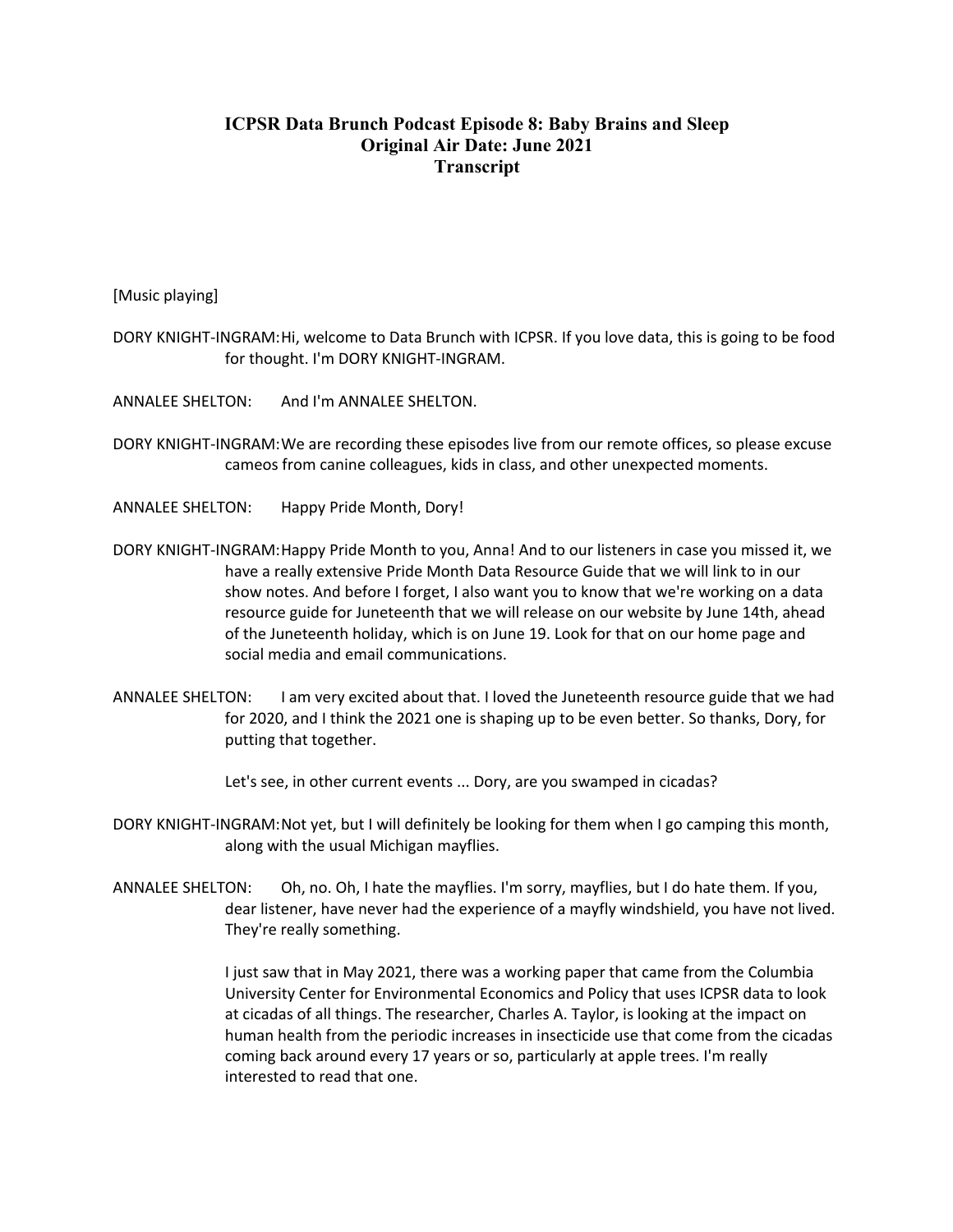DORY KNIGHT-INGRAM:Thank you for bringing that to our attention and thank you to the ICPSR Bibliography team for putting together these current events in the Bib.

And now back to you, Anna, for all of our new and updated data.

ANNALEE SHELTON: Oh my gosh, I wish I could talk about it at all. There is so much happening right now. I'm going to give you an abbreviated version. As always, there are tons of new data that are available. So if you are listening to this either now or at any time in the future, and if you're looking for data for your papers, maybe as you wrap up the year or as you're getting ready for a dissertation, whatever it is, we have some really great stuff for you.

> This week, the American National Election Studies, ANES, which is a collection of national surveys that goes all the way back to 1948. And it includes data on Americans, social backgrounds, and social and political values, and perceptions and evaluations of candidates, different opinions on kind of questions of public policy and how people are participating in public life and political life. There is an update to that. There's new data there. So you can check out ANES.

> There are also new data in the National Corrections Reporting Program. That is a compilation of offender level data, looking at admissions and releases from state prisons. And there's some interesting information in there about kind of after release from prison, looking at community supervision and different custody reports from prison. This is meant to be kind of a way to monitor the nation's correctional population and to address policy questions that are related to recidivism and prisoner reentry and demographic characteristics of people who are incarcerated. So this is a really interesting dataset for anyone who's interested in incarceration. You might want to check that out.

> There's also some updated data in the Longitudinal Study of American Youth, which is a National Science Foundation funded study. It looks at students' attitudes towards STEM. So science and math, their achievements in science and math, and then what their career interests might be in STEM fields. And it looks at students from starting in middle school all the way through high school. So there's some really, really interesting data in there. And of course you can see these data and the publications through the links that we put in our show notes.

All right, Dory, I'm going to pass it over to you for this incredible interview. I cannot believe that we get to talk to Dr. Carr. Over to you, Dory.

[Musical interlude]

DORY KNIGHT-INGRAM:Hi, everybody and welcome back to ICPSR's Data Brunch. Today, we are honored to have Dr. Deborah Carr with us, who is a Professor and Department Chair of Sociology at Boston University. And also, Dr. Carr is ICPSR's Official Representative at Boston University, which means that she is one of our ambassadors, bringing ICPSR data and resources to her institution. And then I also want to add in that Dr. Carr has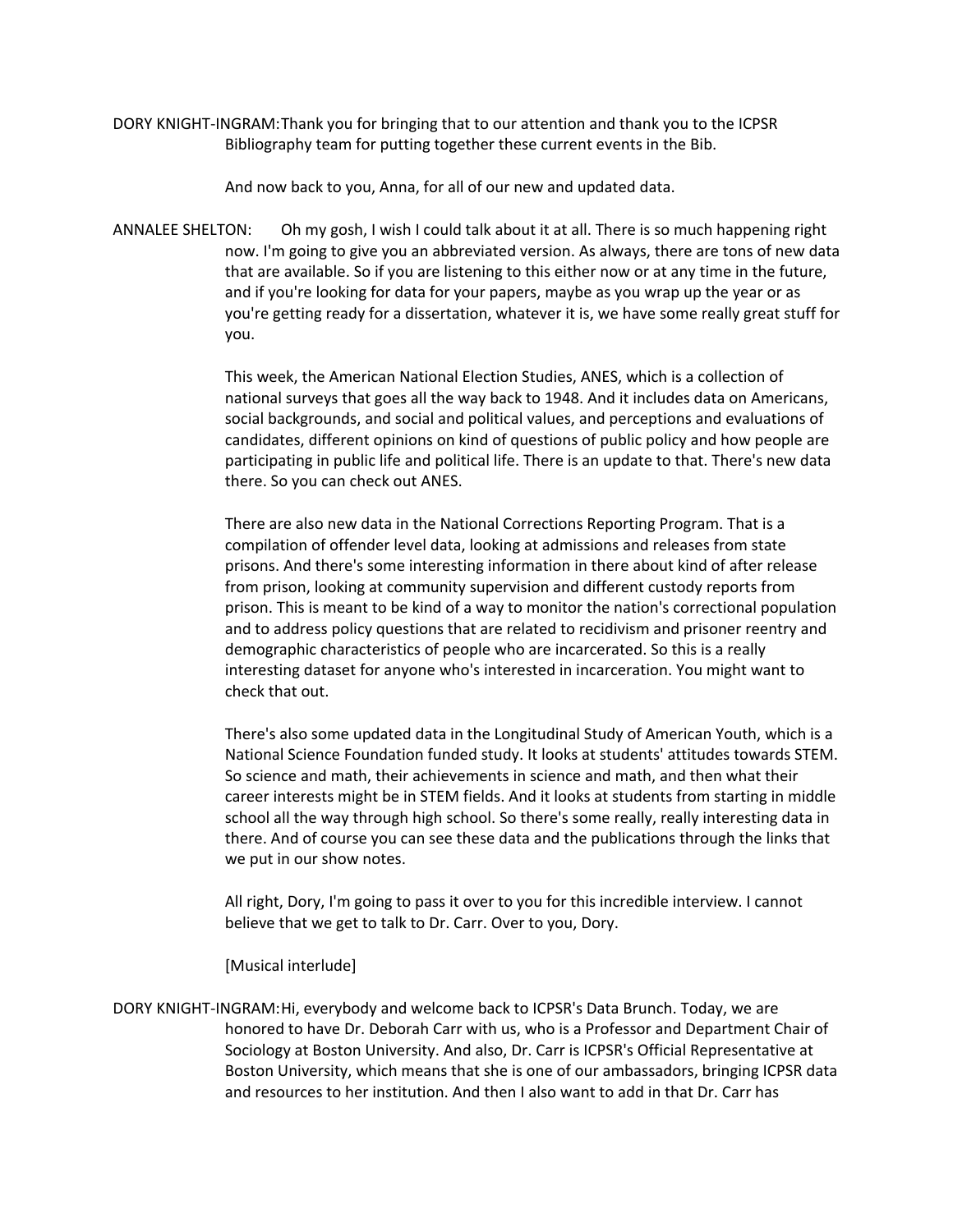deposited data herself with ICPSR, and so her data is right there in our holdings for people to reuse it in their own research.

Welcome, Dr. Carr. We are happy to have you with us as our final guest on the first season of our Data Brunch podcast.

- DR. DEBORAH CARR: Thank you. It's my pleasure to be here. And it's my pleasure to actually use ICPSR data and to contribute back into the pot.
- DORY KNIGHT-INGRAM:Okay. Here we go. At Data Brunch, we love to hear stories behind data. And so can you give us an overview of your work? How would you describe what you do?
- DR. DEBORAH CARR: Sure. Well, I'm a quantitative sociologist, so I study questions related to health and aging and family life, but almost wholly using secondary data sources like the ones you have at ICPSR. So I've used data from the MIDUS study and NLSY, Wisconsin Longitudinal Study, a whole range of different surveys. Part of the reason why I use these kinds of datasets is because I'm interested in the life course. So I'm interested in how things that happened really early in life can affect health and wellbeing 10, 20, or even 50 years out. And this is really the best way to look at it prospectively to explore how it is that our relationships in our work and our family background affect how it is that we age, how happy we are, how stressed we are, or how unhealthy we are.
- DORY KNIGHT-INGRAM:Thank you. Thank you for your work in this area. It's really much needed, especially as we get into what we're going to focus today is how people deal with stress coming out of this pandemic. What have you found out about the link between stress and health with a special focus on coming out of this pandemic?
- DR. DEBORAH CARR: Sure. You know, this pandemic has been incredibly stressful for many people, and it has taken a toll on mental health, especially for younger people. I mean, I tend to specialize in old age, but older adults tend to be doing actually a little bit better emotionally than younger people. That helps us to think about what is it about not only the stressors that we're experiencing, but the larger context that we're in.

We know that regardless of whatever the stressor is, whether it's death or job loss or a health problem, one of the most important resources is social support. And close at hand, social support, like someone who lives with you and who understands you is one of the best forms of support because they're there. More distant forms can be good as well. Things like, Facebook friends or phone calls or Zoom calls. But we do find that maybe they don't provide the same kind of support as someone at close hand. And that's part of the reason why younger people have been actually having a much more difficult time with the stress of COVID because their ties tend to be more tenuous, they're more likely to live alone, for instance, and their friends are also going through a very high levels of stress. So oftentimes the people we would turn to for support, cannot give us support because they themselves are just feeling really buried under financial stress or emotional stress.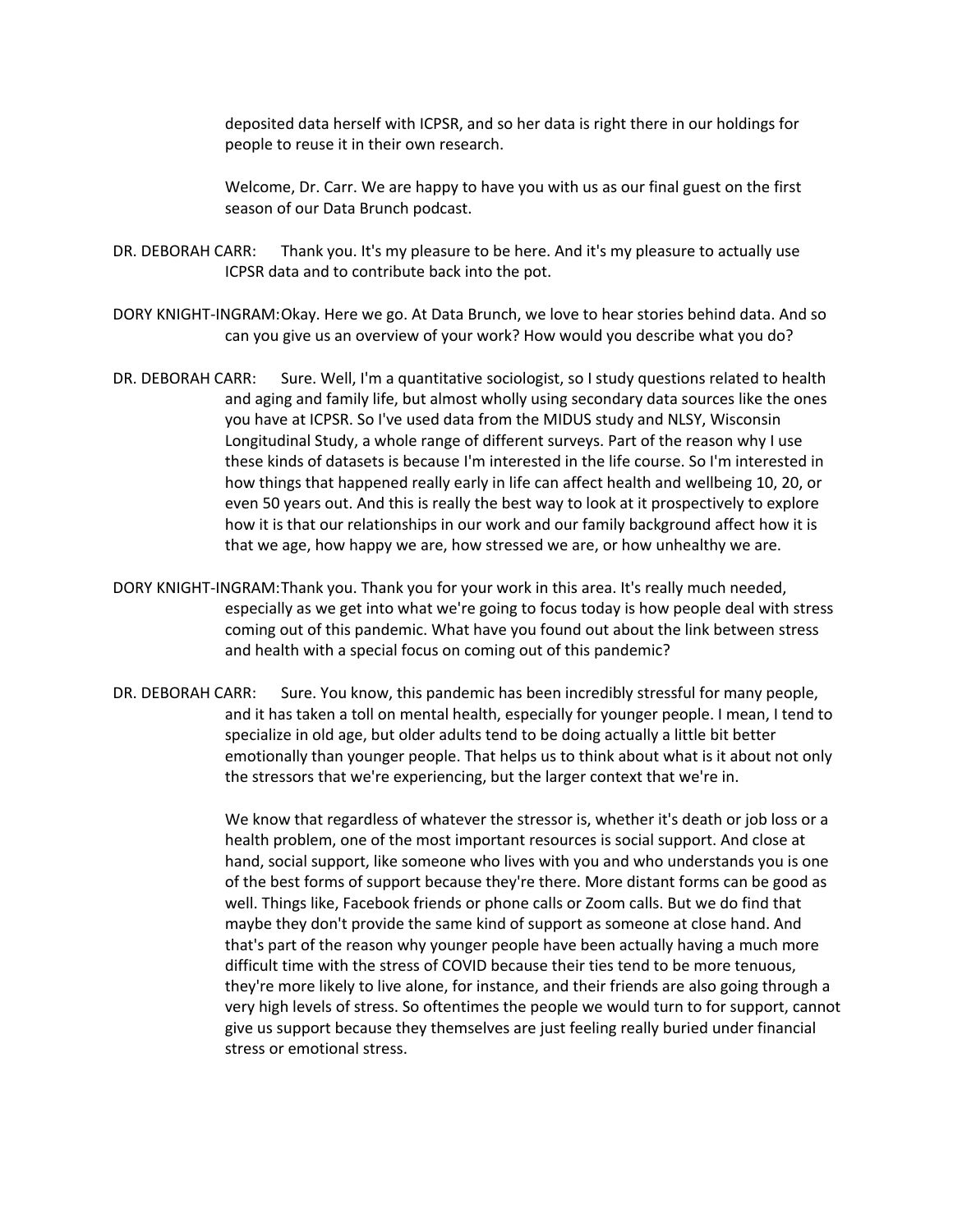So yeah, social support is one of the first things that we really need to grapple with stress and whole bunch of other things that I'm sure we'll continue to talk about throughout this call today.

DORY KNIGHT-INGRAM: Can you tell us why these data matter?

DR. DEBORAH CARR: Yeah. Data do matter for studying something like stress. It's kind of common sense, oh, when we're stressed out, we feel sad. But I think if we really want to come up with evidence-based solutions or social changes to ensure that we not only attack the root of the stress, but provide resources so that all people can cope with stress in a way that works best for them, we really need to see what's happening at the population level. And we need large data sets that have sufficient numbers of people from all ages, from all genders, from all racial and ethnic backgrounds, from urban and rural regions, because we know the experience is very, very different along all of those criteria. Rural people for instance, have weaker connectivity. So they're not able to reach out to virtual resources the way those of us who live in urban areas do. And those are just a couple of examples of why it is we need large population-based data set, because if we focus on convenient sample of five people, we're not going to be able to dig into those sources' difference. And I think that's so important.

> Another reason why we need data from a large population-based data set is because we know the intersectionality is really important. Most of us have multiple identities that encompass our race, our gender, our income level educational level, and those categories of people face different stressors and different sources of obstacles. And so we really want to understand what are the sources of difference, because only then can we point to evidence-based solutions to these problems and providing people the kinds of resources that might help them to cope in a way that people who are quite different from them might not necessarily be able to rely on or want to rely on.

DORY KNIGHT-INGRAM: Have there been any unexpected surprises or directions in your work?

DR. DEBORAH CARR: That's a good question. Is there anything that surprised me? I do have to say there has been some interesting research coming out of the pandemic that has been surprising. One was the one that I started off, these kind of age differences. There's the belief that when people get older, that they're depressed and they're alone and their bodies ache. We know certainly that older people, more vulnerable to getting very sick and dying from COVID because of their compromised immune function with age. But I think it was really interesting to show there are these vast age differences and generational differences. And a lot of it has to do less with age actually, but really the opportunities and constraints one faces at different ages.

> I mean, your youth, your 20s and 30s should be the most fun time of life for many people. But if you have educational debt and you lost your job because of the pandemic and you can't afford your apartment in New York, or you're afraid to be in a city and you move back with mom and dad and Central PA for instance, and you're all living together in a home that maybe isn't working for anyone. I think for younger people, even though they have a lot of characteristics that help them to cope well, just the structural obstacles and difficulties facing young people during the pandemic were difficult in ways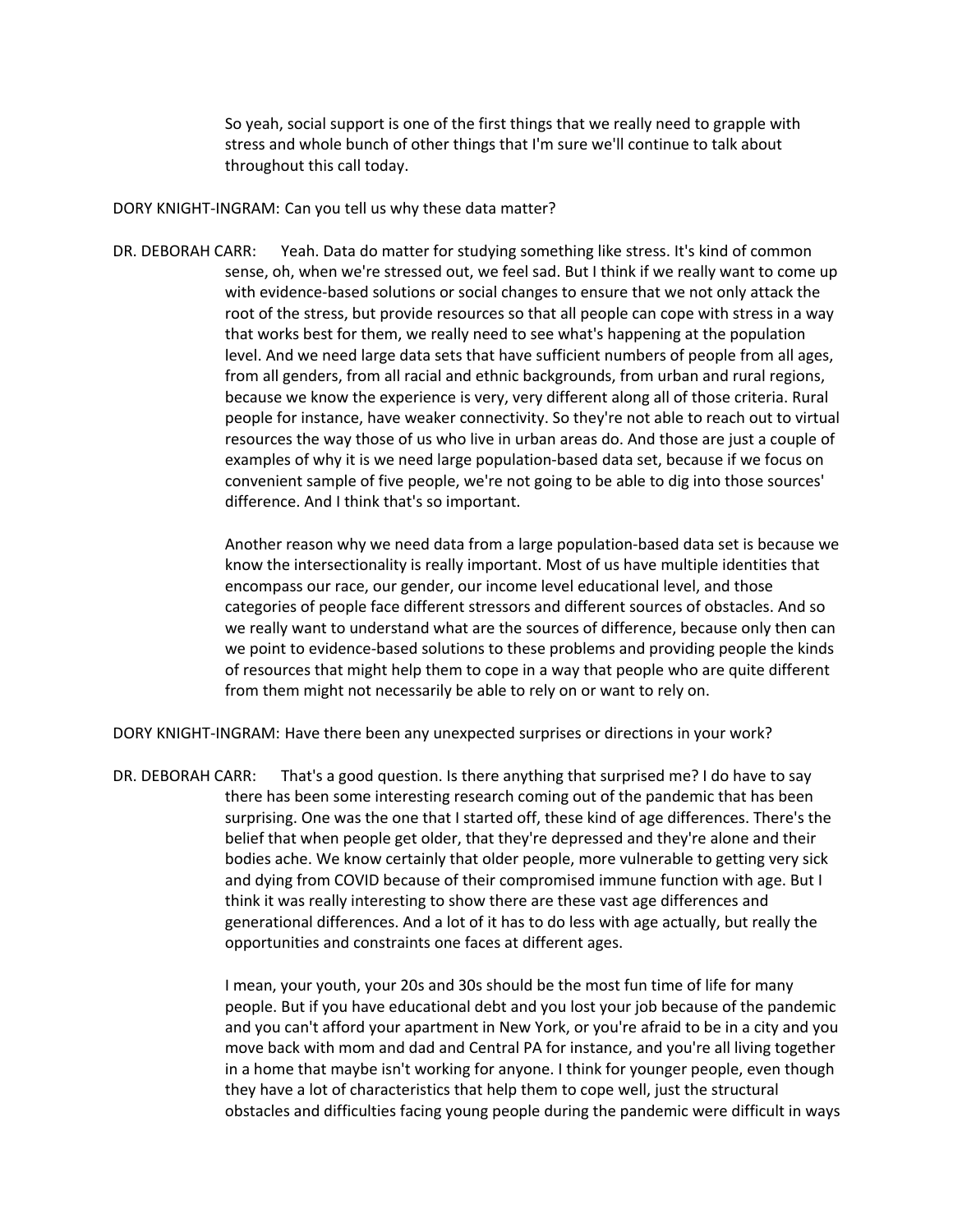that they weren't for older adults. I think that's one interesting finding that has come out of data.

Another one that's kind of interesting that we've seen is that there was a fear that people who lived alone and who were isolated, especially for older people, that it would be really difficult for them. And some of the new data coming out shows that people who live alone, people who are lifelong singles, people who are childless, they know how to be alone. They've been alone. They haven't had a spouse, they haven't had kids ever. And so they know how to arrange their world in a way that works for them. So people we might have thought of as isolated and alone, and how are they going to weather this pandemic? They already had their routines and their hobbies down so they didn't actually feel the loss in the same way that someone who is highly social did, people who are volunteering and going to rich clubs and going out dancing. Those are the people whose lives changed.

So I think that was kind of an interesting paradox. Those who we thought of as doing the best at the front of the pandemic, they're the ones who kind of took the biggest dip. For those who were alone, who managed for many years how to be alone, did pretty okay during the pandemic.

- DORY KNIGHT-INGRAM:That's fascinating, and it's great to see that data support some of the thinking that at least I personally have seen on social media, where introverts, some of them like you say, having a great time relatively speaking. I mean, yes, it's all about survival, but they do seem to already have the routine down path.
- DR. DEBORAH CARR: Absolutely. And people adapt to what they're given. I think that's actually another message that will come out of the pandemic, that most people learn to adapt to the circumstances that they are handed. Sometimes it takes a little bit more time. We know that when any new stressor comes along, whether it's a change in job, a new child, a new marriage, during the early stages, it's difficult for everybody, but they're ones we kind of either adjust our expectations for what reality should be or develop the skill sets or arranged our lives in such a way that just kind of accommodates whatever new stressor has come our way. We tend to do okay over time, right? The first couple of months after any difficulty are the worst, but then it tends to kind of plateau out and people kind of reach some kind of equilibrium where they do okay.
- DORY KNIGHT-INGRAM:This is off script, but as a parent, I'm really interested in how, I guess our younger Gen Zs who are in elementary school and middle school, how will they be 10 years down the road having been in a pandemic for a big chunk of their formative years? I'm just really looking forward to the lessons that come from the ... It might not look like stress now, but the stresses that the younger generations are going through.
- DR. DEBORAH CARR: Yeah. That's a great question. I think if anything, that children have shown us just how highly adaptable they are. They were tossed into this situation. And some had it slightly easier than others if they have their own computer, but kids from larger families who had a lot of noise in their house, I mean, and only one or two computers. I think it was harder for some rather than others, but at the end of this, I think the young people have shown themselves to become tremendously adaptive. And it will be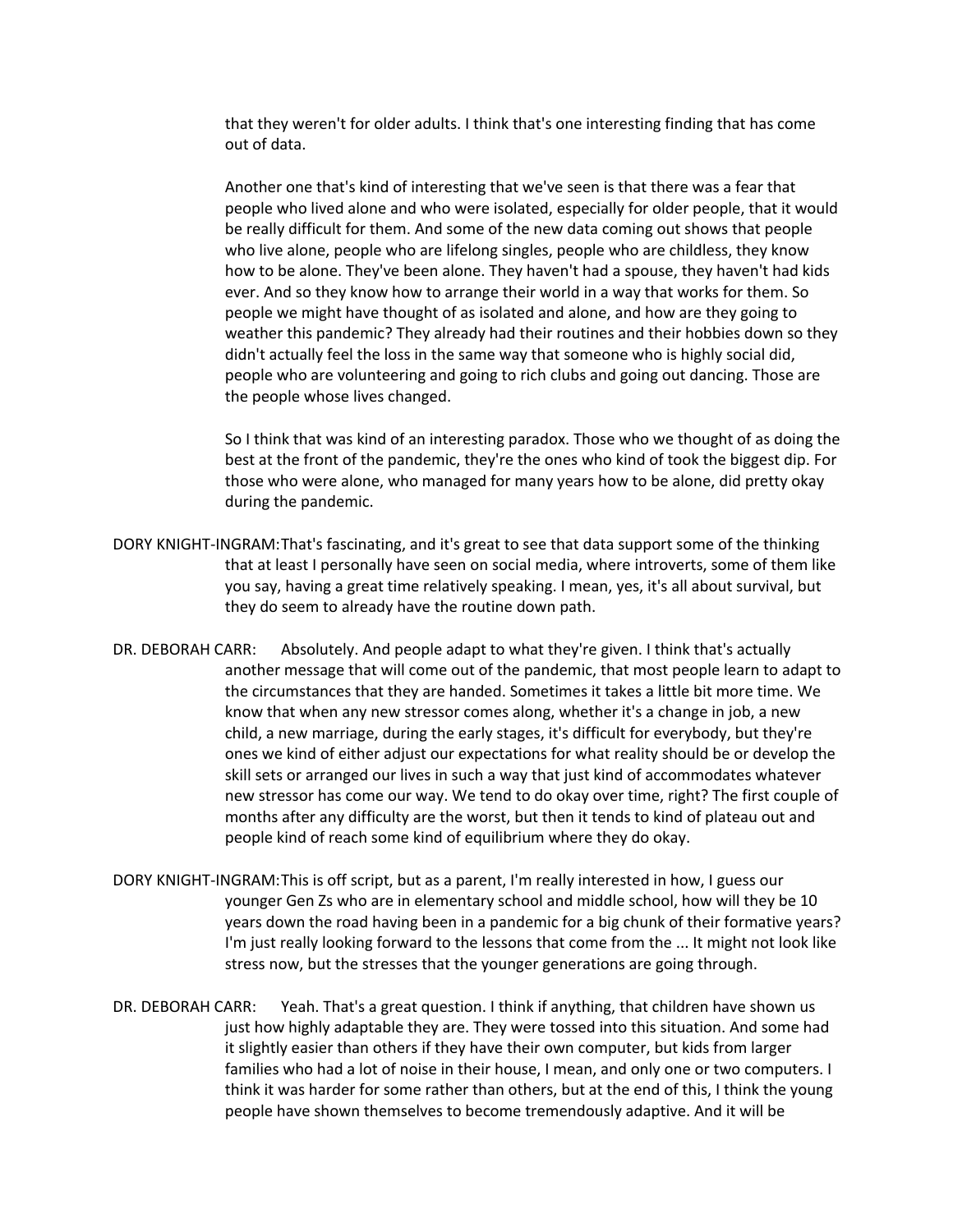fascinating to see what does that look like in the longer term, because in the stress research world, there's this kind of belief and some data just show it that the link between stress and kind of mental health is curvilinear. Curvilinear, I described to students as either a smile or a rainbow that you had the most extremes at the ends and then the average in the middle.

And there is this theory that people who grow up with no stress at all, or with very high levels of stress are the ones who have the greatest difficulty coping in the longer term. Because if you've had too much stress, it's just overwhelming. If you've had no stress at all, you haven't been tested, you haven't forced yourself to develop new coping skills and coping mechanisms. And it's those folks in the middle who have kind of medium stress, tolerable stress that have to troubleshoot, that have to learn new, innovative strategies that end up doing okay because they know that if they've dealt with a problem once, they can deal with it again. And it's just this kind of self-efficacy that we develop from creative problem solving along the way. And anybody who survives the pandemic, even if they feel like they are just fumbling their way along, everybody has developed new proactive coping skills in this process.

DORY KNIGHT-INGRAM:I agree. I don't think we will be the same as we were before.

- DR. DEBORAH CARR: We'll definitely appreciate one another much more and appreciate real time interactions.
- DORY KNIGHT-INGRAM:Okay. We've come to our final two questions. How can listeners find out more about your work or contact you?
- DR. DEBORAH CARR: How can they contact me? Well, they can Google me and I actually have a web page, and I can't remember the address right now, but if you go to Deborah Carr at Boston University, you'll find my webpage with links to a whole bunch of papers and books and articles. I'm also on Facebook and against my will, I set up a Twitter account and I think I've tweeted like five times. I don't have that many thoughts. But I swear I will start tweeting more often, but the webpage would be used, probably the best place to go to.
- DORY KNIGHT-INGRAM:Thank you. And we'll make sure to include those in our episode notes. Okay. Final question. Since we talked a lot about the pandemic, a lot of people have become better cooks in their kitchens during the pandemic. Do you have a special dish that you have developed during quarantine?
- DR. DEBORAH CARR: That's a good question. I am a very lucky gal and that even though I don't cook, my partner does, and he's an amazing cook. So he's been baking bread and homemade pizza and for the holidays, homemade hamantaschen, homemade bagels. So I eat a lot and I'm wholly indebted to Sam for being a really good chef. Well, it works so well, I like to eat, he likes to cook. It's a perfect match.
- DORY KNIGHT-INGRAM:Wonderful. Okay. And I think that brings us to our time. So thank you so much for being with us today.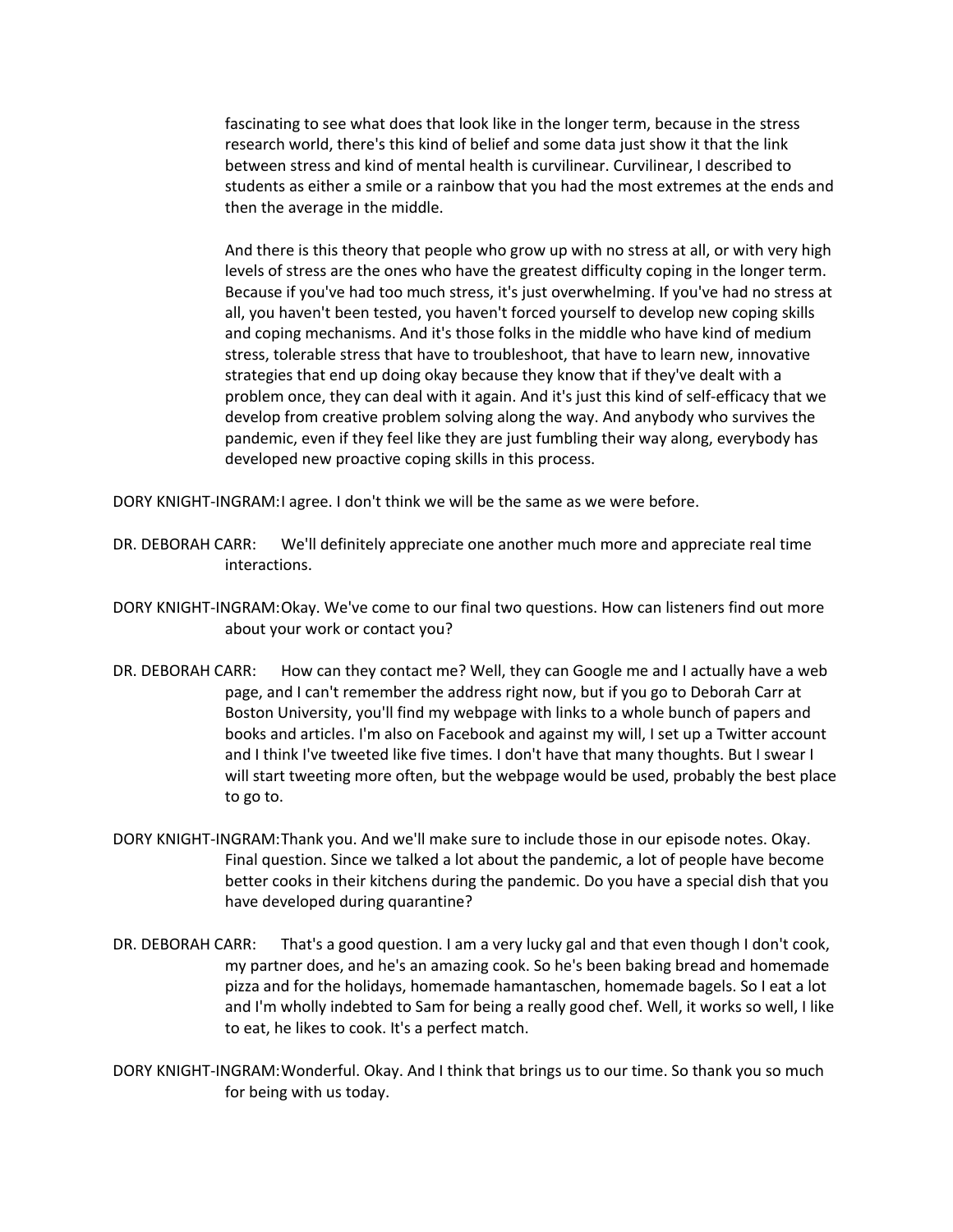DR. DEBORAH CARR: Thank you. This was great fun.

ANNALEE SHELTON: Fantastic. Oh my goodness, that was incredible. Thank you so much, Dr. Carr for joining us. I have to say how grateful we are to have people like Dr. Carr as Representatives of ICPSR on these different campuses and at these different institutions. We are so lucky to have people of this caliber who are part of the ICPSR community. So thank you, thank you, thank you.

> In some upcoming events, and as always, if you're listening to this episode at a later date, you can always visit us at icpsr.umich.edu. On the left side of our page, you'll see our current job listings and any upcoming events. So always check there. But as of this recording, so today is June 8th, 2021, we are hiring a product manager and loads of software developers and engineers. You can check our show notes for a link to those currently open positions.

> And also our Summer Program is in full swing. I love our Summer Program. I love the summers because it's just so much fun to get to be with all the Summer Program folks. The registration for our short workshops is ongoing, but the registration for the first session of the Summer Program will end on June 13th. So second session will stay open until July 18th. But if you want to come to that first full session, you do need to register by June 13th. And then looking forward, coming up in October 2021, we will be hosting our Biennial Meeting, which is virtual this year. And if you haven't been to our biennial meeting, this is every other year we get representatives and other ICPSR community members all together at the University of Michigan for just an incredible few days of learning about data. This year to keep everyone safe, it will be mostly virtual, but that means that you, dear listener, get to come. So we hope that you will join us.

The theme is data positivity and all of the sessions will be in some way about how data is doing good. So please do join us. If you haven't yet, the best way to find out about that is to sign up for our email newsletter. Again, there's a link to that in our show notes, and that's the best way to get registration information. The conference is free and it is open to the public. So please do share this information with anyone you know who is interested in data, and it will include some incredible guest speakers who are going to be talking about how data can do good.

All right. Fantastic. That is the end of our upcoming events. Dory?

DORY KNIGHT-INGRAM:All right. Well, believe it or not. This brings us to the end of season one of Data Brunch.

ANNALEE SHELTON: I can't believe it.

DORY KNIGHT-INGRAM:Thank you so much, everyone for being with us

ANNALEE SHELTON: And we can't end season one without a very special thank you to our epic producer, Scott Campbell. Scott, you have been behind the scenes for everything, but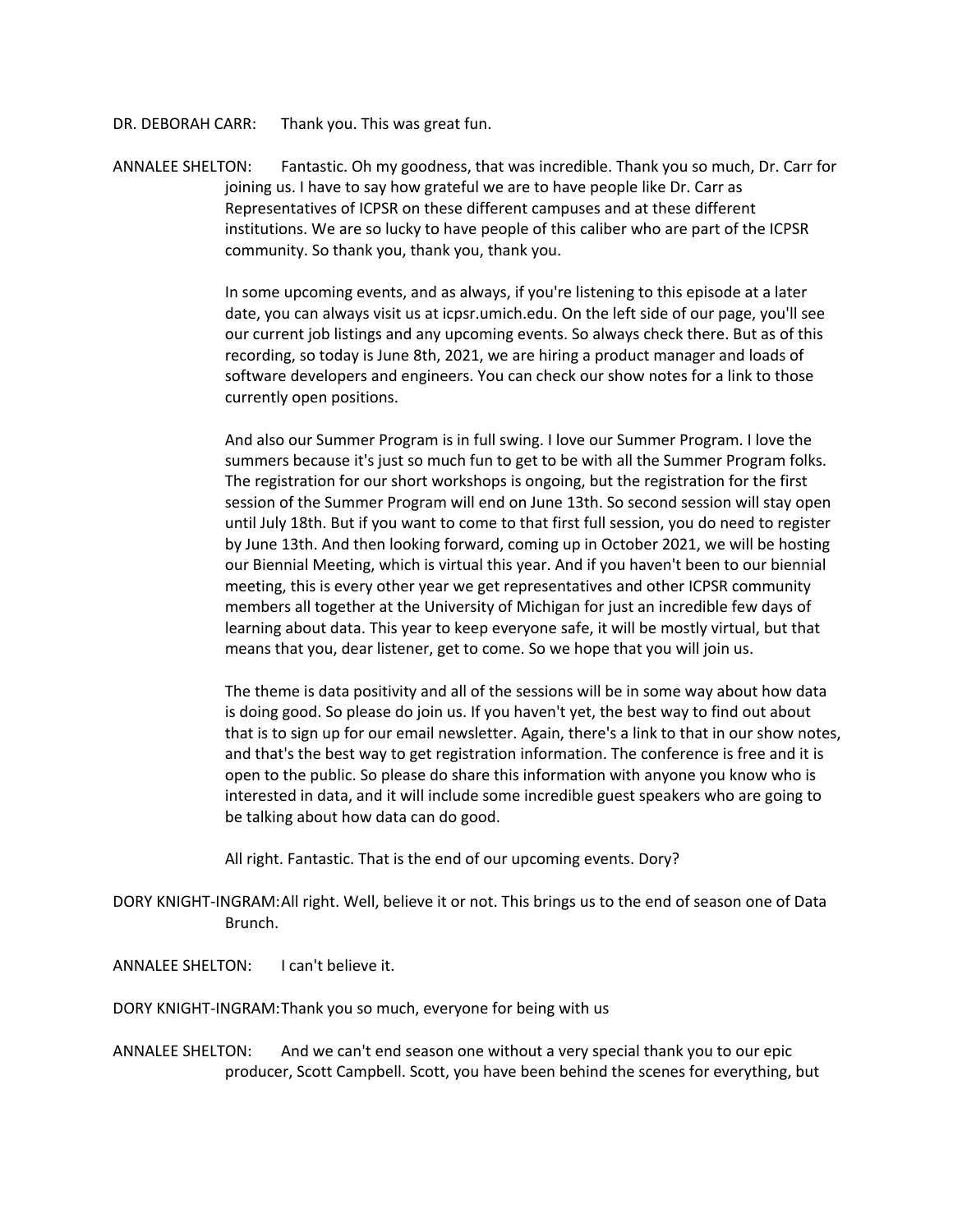man, we could not do this without you. You are the magic behind the Data Brunch and we appreciate you. Thank you for being our producer.

- DORY KNIGHT-INGRAM:I second that. Thank you so much, Scott. And even though you don't hear Scott's voice, he is very much there right beside us through every single episode. So thank you.
- ANNALEE SHELTON: Thanks Scott.
- SCOTT CAMPBELL: You know, nobody ever thanks the two of you for taking on these hosting duties and being like, you know, you're not podcast hosts before we started and now by definition, you've become podcasts hosts, and you're both great at it and you're both really co-producers on the podcast. So this is my one and only appearance at Data Brunch, but I just want to thank you guys.

ANNALEE SHELTON: We are a good team.

- DORY KNIGHT-INGRAM:You may add to that.
- ANNALEE SHELTON: I wish all of you listeners could be here right now. We have the very best team at ICPSR and we want all of you to come join us, but until then, virtual high-fives to the folks here and to the folks listening.

So season two will include, it will include all kinds of things. We're so excited. We're starting the planning and it's just delightful to get to see what we've got. So we will be talking about the ethical use of data in the news. So watch for that and lots more. We're so excited to come back. It will be in the fall of 2021, and that will be season two of Data Brunch. And in the meantime, we have some bonus episodes coming up during this summer.

- DORY KNIGHT-INGRAM:And if you aren't already subscribed, subscribe now to Data Brunch on Apple podcasts or wherever you get your podcasts.
- ANNALEE SHELTON: And want to say again, a very special thank you to the ICPSR membership because without you, this podcast would not be possible. So thank you, thank you for allowing Data Brunch season one to happen, and we cannot wait to bring you in for Data Brunch season two.
- DORY KNIGHT-INGRAM:I second that. Thank you. And you can get in touch with us by visiting our website, icpsr.umich.edu or emailing us at icpsr-podcast@umich.edu.
- ANNALEE SHELTON: I'm Anna.
- DORY KNIGHT-INGRAM:And I'm Dory. And stop. I couldn't scroll for a minute and Kai just burst into the room, so let's try that last part again.
- ANNALEE SHELTON: Okay. Sounds good. I'm Anna.